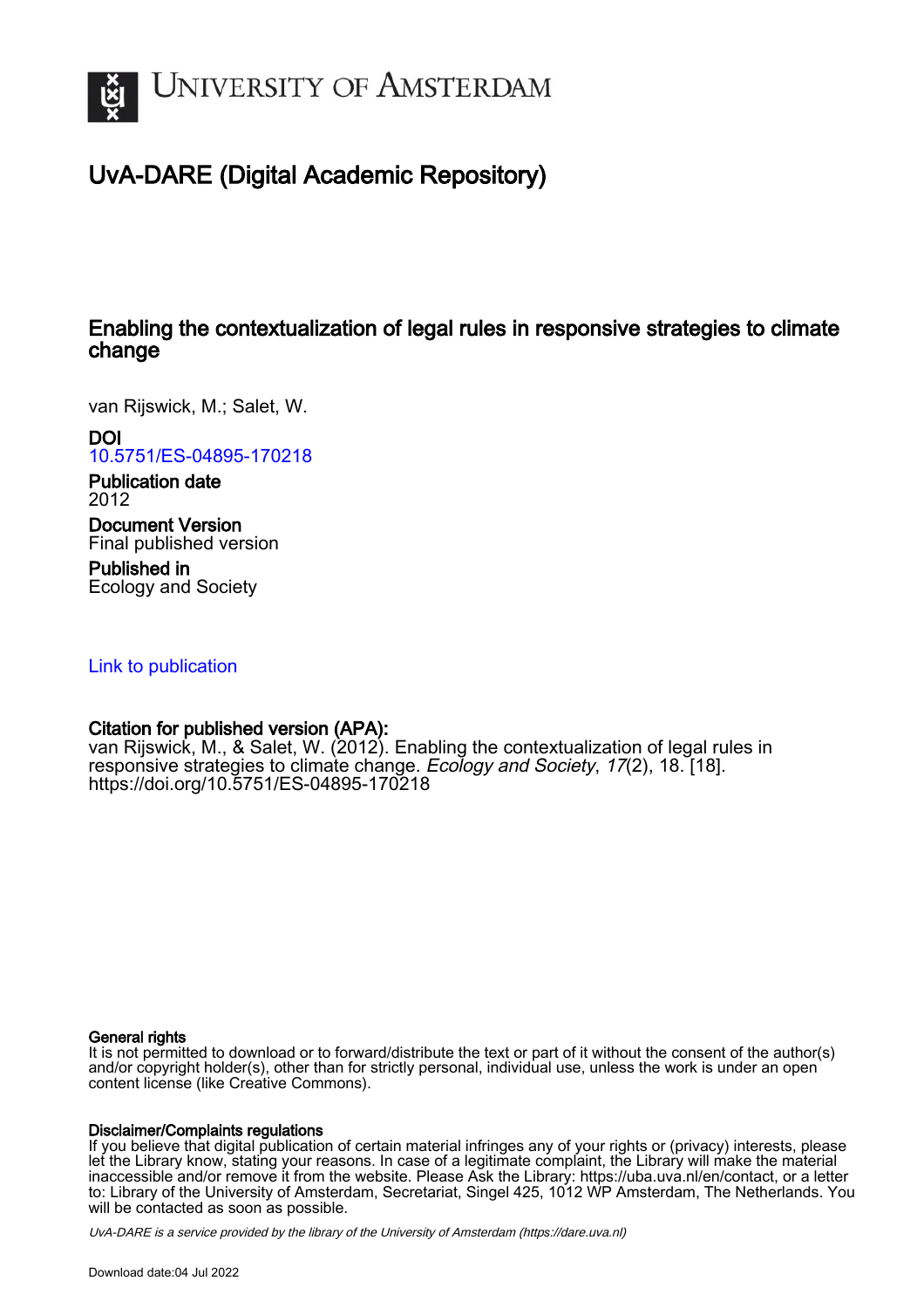

#### *Research*

# **Enabling the Contextualization of Legal Rules in Responsive Strategies to Climate Change**

*[Marleen van Rijswick](mailto:H.vanRijswick@law.uu.nl) and [Willem Salet](mailto:w.g.m.salet@uva.nl)*

ABSTRACT. The paradigm of adaptive governance is paramount in policy discourses on the mitigation and adaptation strategies of climate change. Adaptability, resilience, and cooperative approaches are promoted as the appropriate vehicles to meet the contemporary conditions of uncertainty and complexity. We claim that the legitimacy and effectiveness of these responsive strategies might be augmented via the use of legal perspectives. Rather than the instrumental use of command and control type of regulation, the legal perspectives should focus on establishing principal norms that enable the search for different solutions in different contexts. From these assumptions, the concept of legal obligation is explored as embodying the meaning of legality, and at the same time conditioning and committing the probing of different ways of purposeful action in different local circumstances. We explore the innovative potential of legal norms and demonstrate how responsive strategies to climate change can be guided by the contextualization of legal norms.

Key Words: *adaptive governance, climate change, contextualization of legal norms, planning and law, resilience*

# **INTRODUCTION: THE ASSUMPTIONS OF ADAPTIVE GOVERNANCE AND ITS CHALLENGES**

In current policy strategies on climate change, the potential of the adaptive governance discourse is of paramount importance (Olsson et al. 2004, Folke et al. 2005, Gunderson and Light 2006). Folke and colleagues consider adaptive governance in its coordinative function as "creating the conditions for ordered rule and collective action," and characterize this governance as containing both "the structure and the processes by which people in societies make decisions and share power" (Folke et al. 2005). Thus, governance is perceived in its active sense of enabling the coalescence of different sources of energy in society. The emblem adaptive is crucial to understanding the dynamic nature of the approach: it enables responsiveness of social-ecological systems to changing conditions and disturbances. The adaptability of coordinative action is a crucial feature and builds on learning in practice (Folke et al. 2005). A lot of attention goes to auxiliary strategies of adaptive management (Olsson et al. 2004, Gunderson and Light 2006). Adaptive management differs radically from top-down strategies of policy implementation. It criticizes the focus of the bureaucratized models of policy management on the implementation of given goals, which perseveres even under a wide range of shocks and perturbations (Gunderson and Light 2006). Approaches that "stabilize a set of desirable goods and services" ultimately increase the vulnerability of the system toward unexpected change (Olsson et al. 2004). Adaptive management makes a crucial difference by systematically anticipating the occurrence of policy failures and therefore gives a central role to learning processes (Gunderson and Light 2006). The conventional bureaucratic policies are not suitable for accomplishing a highly complex mission, such as was demonstrated, for instance, in Everglades management

systems (Gunderson and Light 2006). Strategies of resilience, adaptability, and transformability are considered to be the best ways of meeting the conditions of uncertainty and complexity in social-ecological systems (Folke et al. 2005, Gunderson et al. 2006, Walker et al. 2006, 2009).

The adaptive management approach invests in social capacity to improve the responsiveness of social-ecological systems (Folke et al. 2005). Community-based knowledge systems evolved by learning by doing in response to successive perturbations of the ecosystem. Social capital is identified as the glue for adaptive capacity and collaboration (Olsson et al. 2004, Folke et al. 2005). It appears important to create the opportunity for self-organization and informal networks, shadow networks, or epistemic groups beyond the formal systems of policy-making (Olsson et al. 2004). A number of informal responsive strategies are identified to strengthen the social capabilities of adaptive management. Also, trust and leadership are recognized as crucial factors in the empowering of social network relations (Olsson et al. 2004, 2006). In the modern context of multi-actor and multi-level governance, processes of decision-making are generally organized as networks of policy co-production (Lebel et al. 2006, Raadgever et al. 2008). Adaptive management, however, does not favor the juridification of networks: there is more adaptability, learning capacity, and resilience when cooperation is supported by informal systems of community knowledge. In some contributions to the adaptive governance paradigm, the legal and administrative hierarchy has shifted almost completely to the background (Gunderson and Light 2006, Langridge et al. 2006, Janssen 2007, Carpenter and Brock 2008, Walker et al. 2009). In other contributions, a role is still seen for cross-scalar networks and for enabling legislation that creates space for ecosystem management by transferring power to local decision-makers or by widening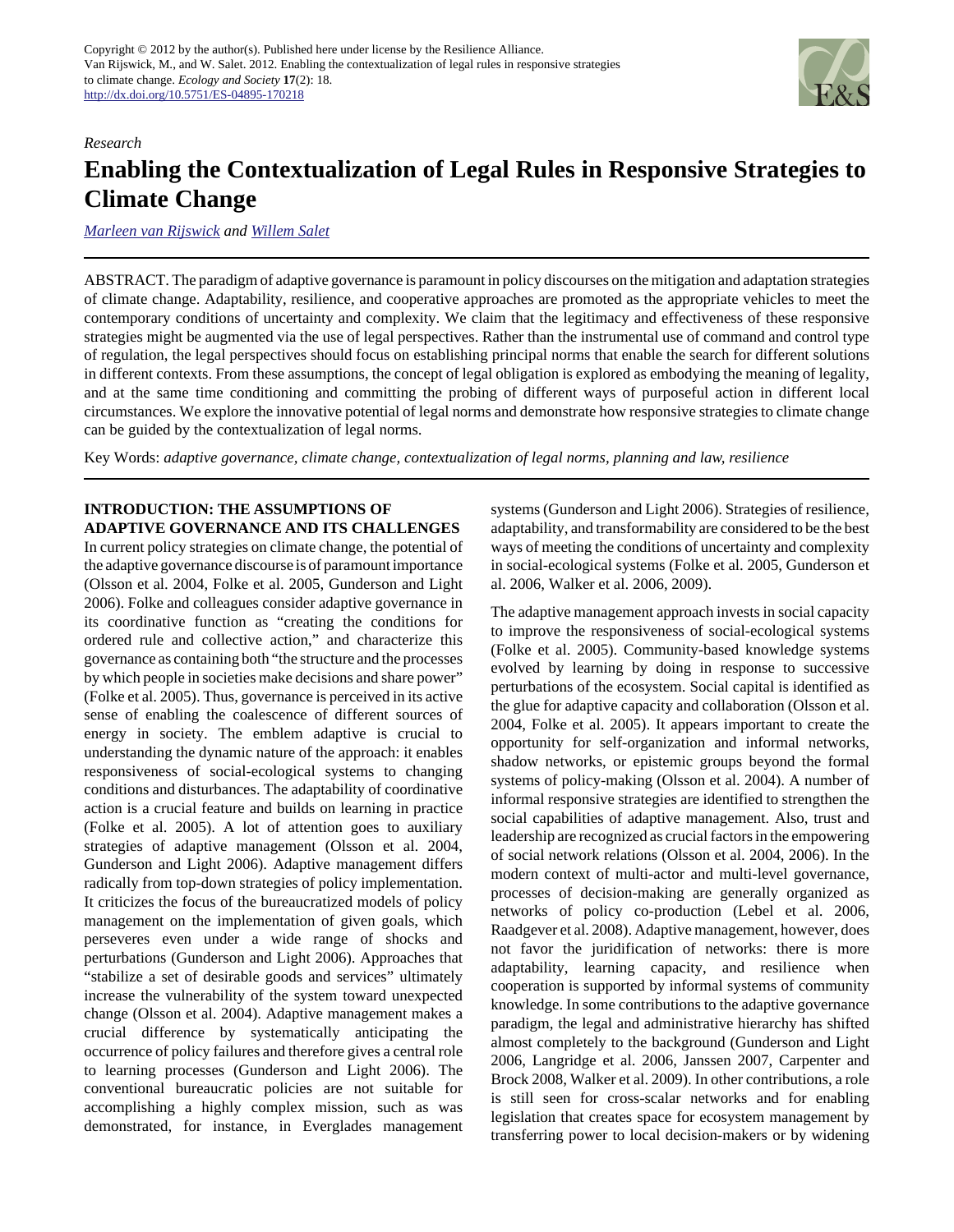the scope of local stakeholders (Olsson et al. 2004, Ebbeson 2010). In all cases, it is fair to state that the focus of the adaptive governance paradigm is on the flexibility and adaptability rather than on the binding aspects of human interaction, and its logic of discovery is on the informal rather than the formal trajectories.

We take a different position. This is not to disagree with the assumptions of adaptive governance as such. Actually, we share most of them, in particular the principal adherence to the self-regulating potential of communities of practice, the principles of adaptability and resilience, the contextualized nature of knowledge, and the need to internalize norms instead of subjecting them to citizens from outside positions. More in general, the assumptions of adaptive governance promise a more intelligent response to policy challenges under the conditions of uncertainty and complexity of climate change than the rationalized patterns of command and control types of regulation. However, even under these assumptions there are still many obstacles to effective collective action caused by individual interests and behaviors of citizens and organizations, which results in stalemates and conflicting forms of social action. Cooperation and joint commitment of different actors in response to issues of climate change are all but evident. The arenas of direct interaction and also translocal communities of practice may find it difficult to exceed the boundaries of their configuration. This may certainly become a risk if problems manifest at levels beyond the scope of local actors and even more if effective strategies would require restrictions and change of attitude of the same actors. Also, the asymmetric distribution of power in society is not always helpful in forging effective strategies of collective action and needs correction by countervailing legal power. We see some severe shortcomings when the emphasis is too much on adaptability, flexibility, and informal relationships. It is only one side of the coin: the other side requires respect for legal certainty and the rule of law. Too informal an approach may exclude several interested parties. Adaptive governance may increase flexibility and the achievement of goals, but it risks—if resting on its own shoulders—leading to a lower protection level of social-ecological systems. One of the largest challenges, in our view, is that the approach hardly provides a possibility for private or public enforcement when an agreed protection level is not met.

So, the assumptions of the adaptive governance paradigm are not unchallenged. We do not return to command and control, but we claim explicit attention to a legal perspective, which is not reduced to a pattern of one-sided hierarchy. Rather than being a linear process producing optimal results, the effort of policy and legislation is considered as an iterative process that requires constant monitoring and recalibration of the parameters driving the policy formulation (Garmestani et al. 2009). Our question is not whether the legal perspective should be included, but how the perspective on legality and effective responsiveness might be combined. We search for a recombination of legal certainty, a guaranteed level of protection, flexibility, and possibilities for (private) enforcement, just because of the necessary involvement of all interested parties. Active processes of legal obligation may be supportive to real commitment and to the creation of a level playing field, and this institutional view on the potential of law and legislation may strengthen, in the end, both the legitimacy and the effectiveness of responsive strategies. Legislation has to set the standards for emissions and for ecological viability. We share the critical comments on instrumental uses of legislation and policies, such as indicated above—the comments on approaches that "stabilize a set of desirable goods and services"—and for this reason lack the needed adaptability (Olsson et al. 2004). Indeed, instrumental uses of legislation tend to focus too narrowly and too specifically on the achievement of given goals and fulfillment of specific requirements, and may become an obstacle rather than an asset in changeable trajectories of collective action (Bardach and Kagan 1982, Coglianese and Kagan 2007). For this reason, we take an institutional instead of instrumental perspective in our exploration of the legal potential in responsive strategies. This institutional reflection inducts deliberation of principal norms at the rule level of social interaction rather than the instrumental steering of specific purposes, means, and requirements of action (Fuller 1964, Witteveen and van der Burg 1999, Brunnée and Toope 2010). This deliberation is more principled but also more abstract than specific purposeful action: it conditions social action rather than prescribes the ways to proceed. From this perspective, the statement of the article is that in order to strengthen responsive strategies towards challenges of climate change, we are in search of a strategy of legal obligation (Brunnée and Toope 2010), which embodies the principle of legality and at the same time conditions and commits the probing of different purposive response in different contexts. This institutional perspective on law and legislation is explained in more detail hereafter, and is followed by an exploration of the challenges of the legal perspective. We then identify the gap between specific situations and generic legislation as one of the basic challenges and discuss some of the mechanisms that might be helpful to bridge this gap.

# **INSTRUMENTAL AND INSTITUTIONAL USES OF LAW AND LEGISLATION**

Critical observations of top-down bureaucracies and the command and control styles of legislation go back to the instrumental uses of legislation and policy-making. The comments date from the early 1970s. Since then, many administrations have adapted their styles of policy-making in various, often more participatory and network- or market-type arrangements. The practices of national administrations have become differentiated. Instrumentalism, however, has not disappeared. We do not want to focus on the widely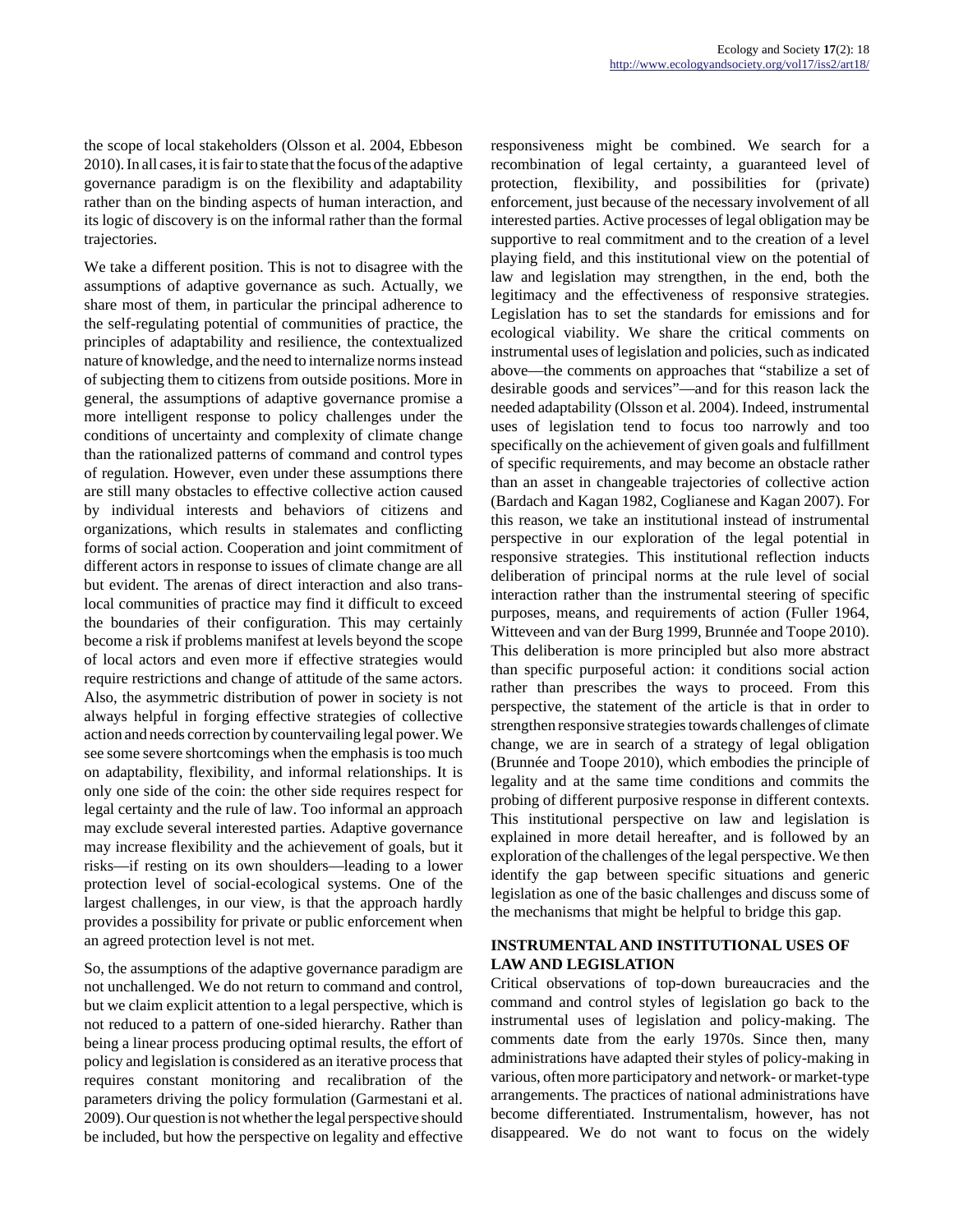differentiated empirical appearances of instrumentalism and its problems: it is well documented (Majone 1994, Coglianese and Kagan 2007). Instead, we discuss just one, more abstract issue that generally underlies the problem of legal instrumentalism as it helps to outline our approach. It is the problem of a too narrow focus on goal-rationality in policymaking and legislation. The goal-rationality concept was introduced by Max Weber in the beginning of the previous century (Weber 1976). Weber made an analytical distinction between different types of meaningful social interrelationships. One of the analytical types was labeled as goal-rationality, which is the search for efficient relationships between specified given goals, means, and outcomes. Weber also distinguished other types of meaningful interaction, such as rationality legitimized by principles and values. The analytical difference between interaction driven by a detailed goalrationality and interaction driven by principles and values has raised returning clashes in the history of debates on policymaking and law. The crucial point is that the role and position of public law have changed during the century. Law became more and more a policy instrument, just like other policy instruments. While public law used to have the autonomous role of preventing the misuse of state power via principles of state and law, it gradually became stronger in its other role of being politically responsive to social problems and political objectives. This transition is analyzed as the transition of autonomous to responsive law (Nonet and Selznick 1978, Kagan 2001). The rise of the intervention state required an active role of the government to fulfill the aspirations of purposive action via legislation. Legislation gradually became specific purpose driven rather than principle or value driven.

The most thorough critique on this tendency probably came from Hayek in three volumes on *Law, Legislation and Liberty* (Hayek 1973, 1976, 1979). Hayek fulminated against this new "utilitarianism." His problem was that the almost unlimited opportunity for the government to embark on the specific goalrationality of political aspirations neglected the lack of knowledge and the uncertainty of policy-makers of the complex society (Hayek 1973). The exclusive and tightened focus on specific goals, detailed means and requirements, and their outcomes becomes a problem instead of a solution. Hayek made a severe distinction between rules and objectives. While responsive policies exclusively and in detail focus on the specification of objectives and means, it is the function of normative rules or norms to enable action in situations of uncertainty (Hayek 1976). Normative rules do not specify the aimed outcomes on a certain place and time. They establish the conditions (codes of behavior) that give people reliable expectations of each other: they inform what is appropriate to do and what not to do (March and Olsen 1989).

Also, Fuller criticized the unconditioned responsiveness of administrations in the making of legislation (Fuller 1964). After a long career as a judge, he wrote a book on the impact of the most obvious mistakes of legislation and developed a set of eight corresponding criteria of legality which might avoid these faults. His criteria of legality are the following: generality, promulgation, non-retro-activity, clarity, noncontradiction, not asking the impossible, durability, and congruence between rules and official action (Fuller 1964). Fuller defined these criteria as conditions of legality that enabled a reliable use of legislation. Generality means that you cannot make a law for every problem, so the legislator has to define norms at a generic level, which is more abstract than the problem at stake. Promulgation means that legal norms must be known in order to enable internalization in the mind of citizens. All criteria are needed to underpin the plausibility and reliability of the legal system as such, and in doing so, to enlarge its legitimacy and effectiveness because citizens have to effectuate legal norms by respecting them in their actual behavior. That means that norms should not only serve flexibility but also legality. Fuller explained this as a tacit reciprocity between citizen and state: Why would citizens in their interaction respect legal norms if these norms are tailored for very specific situations (thus, not specific to different situations), if the legal norms are not promulgated, if they retroactively sanction behavior that was legal at the time, if they are not clear or are contradictive, if they ask the impossible, if they change so often that citizens would not be able to know what to respect, if even the official action is not congruent to the rules? The questions seem almost rhetorical, but Fuller had defined the criteria as a response to the most frequent failures in practice of legislation. In other words, it is a complex task to meet the basic requirements of legality, and this task appeared to become more challenging inasmuch as the practices of legislation became more directly responsive to the increasing political aspirations of goal-rationality (Fuller 1964). Unlike Hayek, Fuller turned not against the active responsiveness of the government and political aspirations as such, but he defined the criteria to enable investment in the conditions of legality of legislation and policy-making. We follow this line of reasoning in the exploration of the potential of law in adaptive governance strategies, being fully aware of the Catch-22 situation of balancing between flexibility and legal certainty.

# **THE POTENTIAL OF LAW IN ADAPTIVE GOVERNANCE**

Following Hayek, we suggest thinking of law and legislation first of all in its conditioning role rather than immediately using law as an instrumental vehicle to specified purposes. Specific purposes of action are crucial: they will be fulfilled both in the private sector and via public sector policies. This specific purposive action, however, should not be fully or only orchestrated by legislation. The law must set conditions: it organizes the principal commitment of actors via the protection of important principles and via demarcation of protection levels, and it must arrange the rules of the action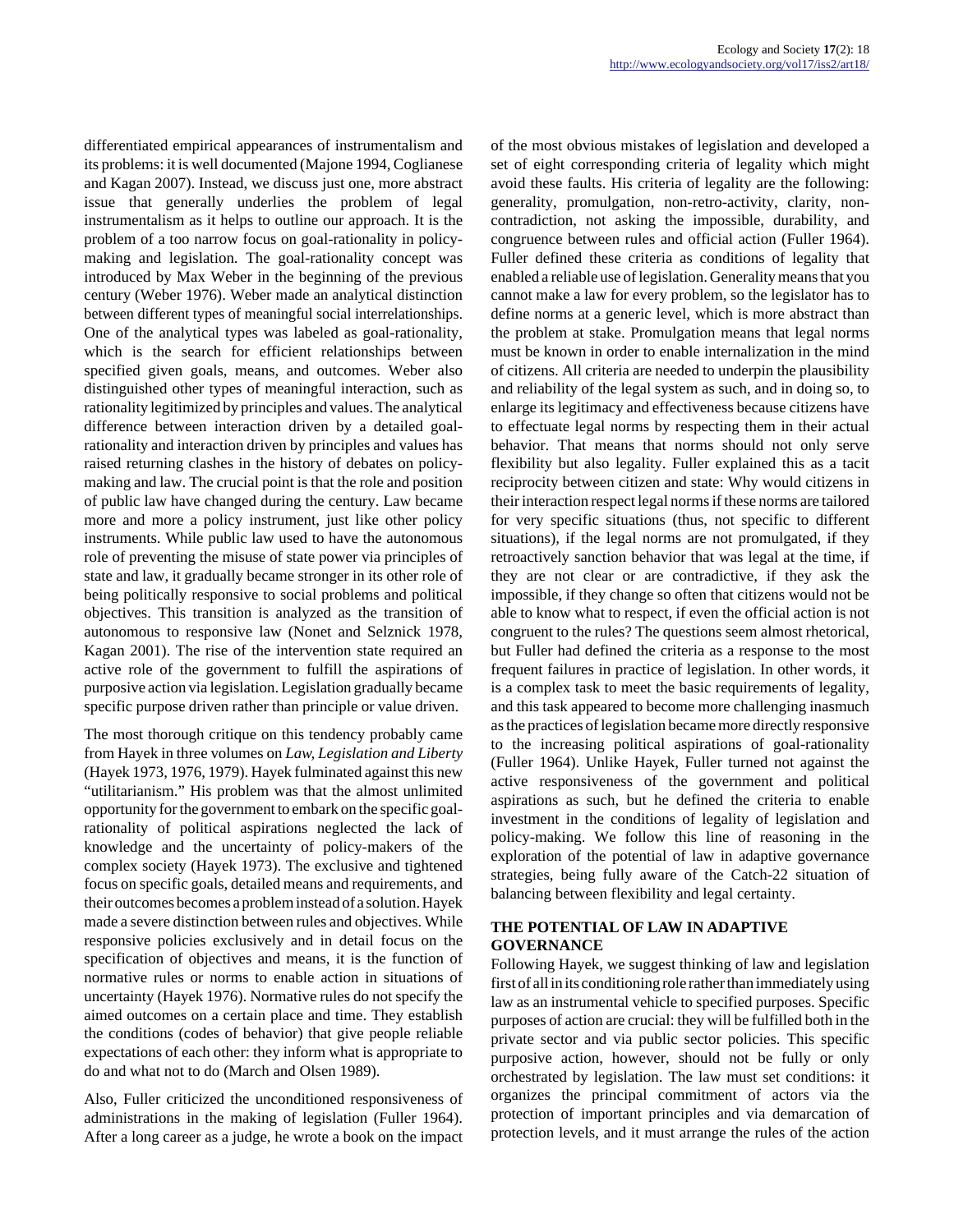processes. Thus, it offers substantive and procedural fairness and therefore a legitimate policy. By defining the principal norms, the spaces of action, and the rules of the game (Ostrom 1986), legal rules commit and enable social actors to endeavor purposive action in their own way, but the institution of law and legislation is not equipped and not meant to organize all sorts of specific purposeful action itself. It should at least be very selective in taking this role. Purposive action needs flexibility, it needs differentiation in different context, it needs adaptability to changing conditions, it needs inventive attitudes of public entrepreneurial minds, and it needs the changeability of learning by experiment, all this without losing its legitimacy. Arranging this field of aspirations in a legalistic way, however, is asking for problems. Following Fuller, we suggest that his criteria of legality be respected as much as possible. We focus on two of his criteria: generality and durability. Both criteria are evident requirements to guarantee plausibility and reliability of legislation.

Here, we come to one of the most delicate challenges of the law-making process. Why is it so difficult to abstract from direct involvement in purposive action? How do we explain the rise of a new generation of specific regulation, even in an epoch of liberalism (Majone 1994, Vogel 2003)? Why does legislation not focus on the permanent and the general but rather on the particular and the temporary (Hayek 1973)? Why is the field of aspirations so entangled in a detailed and specified web of legal duties? The questions are too large to be answered completely, but legal practices are familiar with at least one of the structural causes: problems usually do not arise as general, principal, or durable; they become manifest in specific spatial-temporal contexts of the here and now. Even ecological problems of climate change—so complex that they cannot even be completely identified—become manifest in manifold and very specific ways, at all levels of scale (Gunderson et al. 2009). Problems are not only perceived as specific and context bounded, they are usually also perceived as urgent, requiring immediate action. The act of abstraction from the specific to the general is not evident; rather it is perceived as artificial and not efficient in a progressively responsive society. This may explain why national legislation often is not very manifest on the principal nature and quantified margins of legal norms but rather embarks on numerous specifications that stabilize purposeful pathways of action in detail. Abstraction of missions is not evident—not in politics, not in legislation, and not in society. This challenge of legislation is twofold: once being established in a general and durable way, it should enable citizens to appeal to it in new, completely different specific situations. The real sense of legal norms has to be contextualized in new specific practices which are unknown to the legislator. Then, the relevant question is why should citizens address the norm, which is general, while their problems are specific? How can the generic norm make sense in specific situations?

The need for double conversion (from the specific to the general and from the general to new specific situations) is well known in practices of legislation. The challenge is labeled as the requirement of legal transformation (Bardach and Kagan 1982, Salet 2002). It is a fundamental and permanent challenge, inherent to the art of legislation, requiring new solutions at every turn under changing conditions of society. There are no easy solutions: it requires a great deal of creativity to establish suitable general legal principles under paradoxical requirements. Norms that are formulated in a more general way may lead to different application by several actors (Keessen et al. 2010), to uncertainties in what to do, and to unequal treatment, and—in the end—they have to be contextualized by judges in their jurisprudence. This raises a typical common law problem: if the law can be understood only by specialist lawyers who know all the case law, it also lacks the clarity for citizens which Fuller asks for. Then, we arrive at the same situation as too detailed instrumental legislation. The question is therefore not whether but how legal norms can guide responsive strategies. One of the oldest solutions to the paradox of the specific and the generic is the principle of liability. The norm of liability is established in a generic way, defining that those who induct negative effects of their action on other people may be held accountable. The fascinating thing about this often used principle is that the normative meaning is defined at abstract and general levels, while at the same time it gives a precise normative hold in numerous unknown specific situations. Nowadays, the principle is used in various ways in the field of environmental legislation, including adaptation to climate change (Faure and Peeters 2010, Schueler 2010). In the same way, procedural solutions are sought to make certain actors responsible or to legitimize their actions when principal and more general norms are at stake.

### **THE MECHANISMS OF LEGAL CONTEXTUALIZATION**

Innovative examples of legal contextualization are not abundant in the national legislations, but we found convincing examples in international law and in European legislation (Craig 2009). Typical for international law is that national states usually are hesitant to give up sovereignty. Every state is aware that the problems at stake exceed the national level; however, giving up sovereignty is of a different order. The recognition of this paradoxical situation appears to be a strong incentive for innovation. Surprisingly, international law has produced creative methods to deal with this paradox by defining norms and simultaneously organizing the process for differentiated solution within national contexts. The weakness of international law has turned into a striking strength of creative recombination. A recognized problem of international law, however, is the limited potential of enforcement as well as the fact that states enter into arrangements on a voluntary basis and limit treaties to their own interests. This is why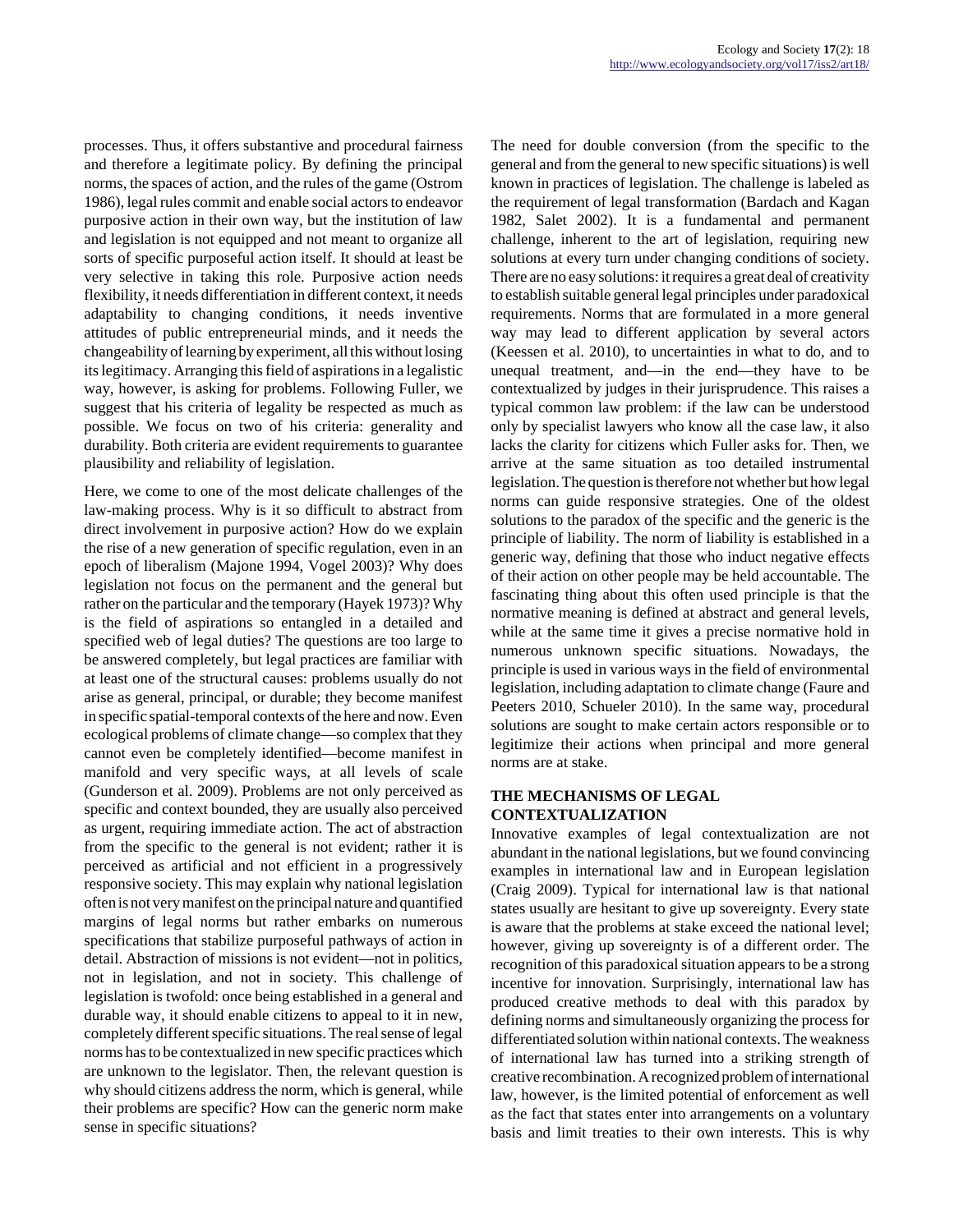sometimes voices are heard that binding legislation might be needed for successful adaptation to climate change. Still, there are positive models that might be used more widely. In international law, joint responsibilities are established for the protection of public values. Good examples are the elaboration of the United Nations Framework Convention on Climate Change and the Kyoto Protocol (Gupta et al. 2009, Brunnée and Toope 2010). International law is agenda setting and it prepares national states and citizens to undertake action within general frameworks (Sabel and Zeitlin 2010). Concepts such as sustainability, good neighborliness, equity, and the precautionary principle result from international law and are crystallized in national and European legislation, and there obtain a more binding status. With respect to climate change, clear examples follow from international law but also from European and national law, such as the European Water Framework Directive (2000/60), the Directive on flood risk management (EC 2007/60), and the directives for a reduction of  $CO<sub>2</sub>$ . The Dutch project Space for the River is a positive model for applying general principles, such as the precautionary principle and the non-shift principle (van Rijswick and Havekes 2012). The project aims to give more space for water to contribute to climate change adaptation by enlarging safety against flooding. The Dutch water legislation has clear normative legally binding goals to ensure the prevention of water inconvenience and flooding. Legal safety norms are established, and responsibilities for decisionmaking are transparently divided. To enable contextualization within the margins of safety norms, room is left for regionally different solutions under the hard conditions that the level of safety is attained at the right time and that the authorities make the needed decisions on time. Thus, it is guaranteed that problems will not be passed on to other regions or to future generations. It is a striking example of a right balance between legal certainty, a guaranteed level of protection, and flexibility and maneuverability for regional and local solutions.

The contextualization of general norms in specific contexts requires creative solutions. Principles of a typically open and flexible nature combined with agreed levels of protection and the possibility for public and private enforcement are well suited to respond to climate change because they are based on common sense and therefore are broadly accepted in society. Climate issues are characterized by ethical and normative aspects and conditions of uncertainty that require considerable flexibility in guidance and control (Cook and Tauschinski 2008, Gupta et al. 2009, Driessen and van Rijswick 2011). The principle of sustainable development combines principles of general international law, principles following international environmental law, and principles following the international climate regime with the need for economic development. The following environmental principles are institutionalized, for instance in water and environmental treaties but also in the Treaty on the European Union:

- the principle of equity;
- the precautionary principle;
- the principle of preventive action;
- the principle that the degradation of the environment preferably has to be tackled at source;
- the "polluter and user pays" principle, as part of the principle of the recovery of costs for water services (such as laid down in Article 9 of the Water Framework Directive);
- the principle of good neighborliness (combining the need for cooperation and to do no harm); and
- the non-shift principle as part of the sustainability principle.

It is crucial to note that all principles, being either legal or policy principles, are of a general nature; all give an explicit normative sense of direction, and all are guiding principles without detailing a target group or context—and can be contextualized by public and private actors by the further development of climate law and policies, by judges, and by public and private actors in enforcement strategies. They fulfill their role in different temporal and spatial practices. The prevention principle, for instance, combines the general and principal protection of a certain value (such as good water status) as a reason for prevention with the social actors' own responsibility. At the same time, the precautionary principle assures that action will be taken even in case there is no full scientific evidence on causes or effects. The precautionary principle is often debated in the legal and policy literature (Trouwborst 2002) because if it is defined in a very strict way, it would restrain innovative developments and subjects' own responsibility. However, if elaborated in a more general way, it may serve as a normative guide for subjects who at the same time choose their own action strategies and take the full responsibility for negative effects. The added value of this type of principle is not the restricting, as such, but the organization of normative arguing and acting because of the reversal of the burden of proof: actors are responsible for their own selection of innovative actions but have to justify such actions in line with the normative principle; accountability and liability should be assured.

Legal rules, principles, and substantive and procedural norms and standards are not necessarily a hindrance to flexible action processes by the public and the private sector, but—if generally defined—they allow differentiated and adaptive processes of action to be organized in a normative way (Salet 2002). Their function is to serve as mechanisms of normative feedback in changing practices under conditions of uncertainty and complexity. The space of action is, in the ideal case, conditioned by legal certainty, the rule of law, and clear general norms and rules of the game, while the effectiveness of action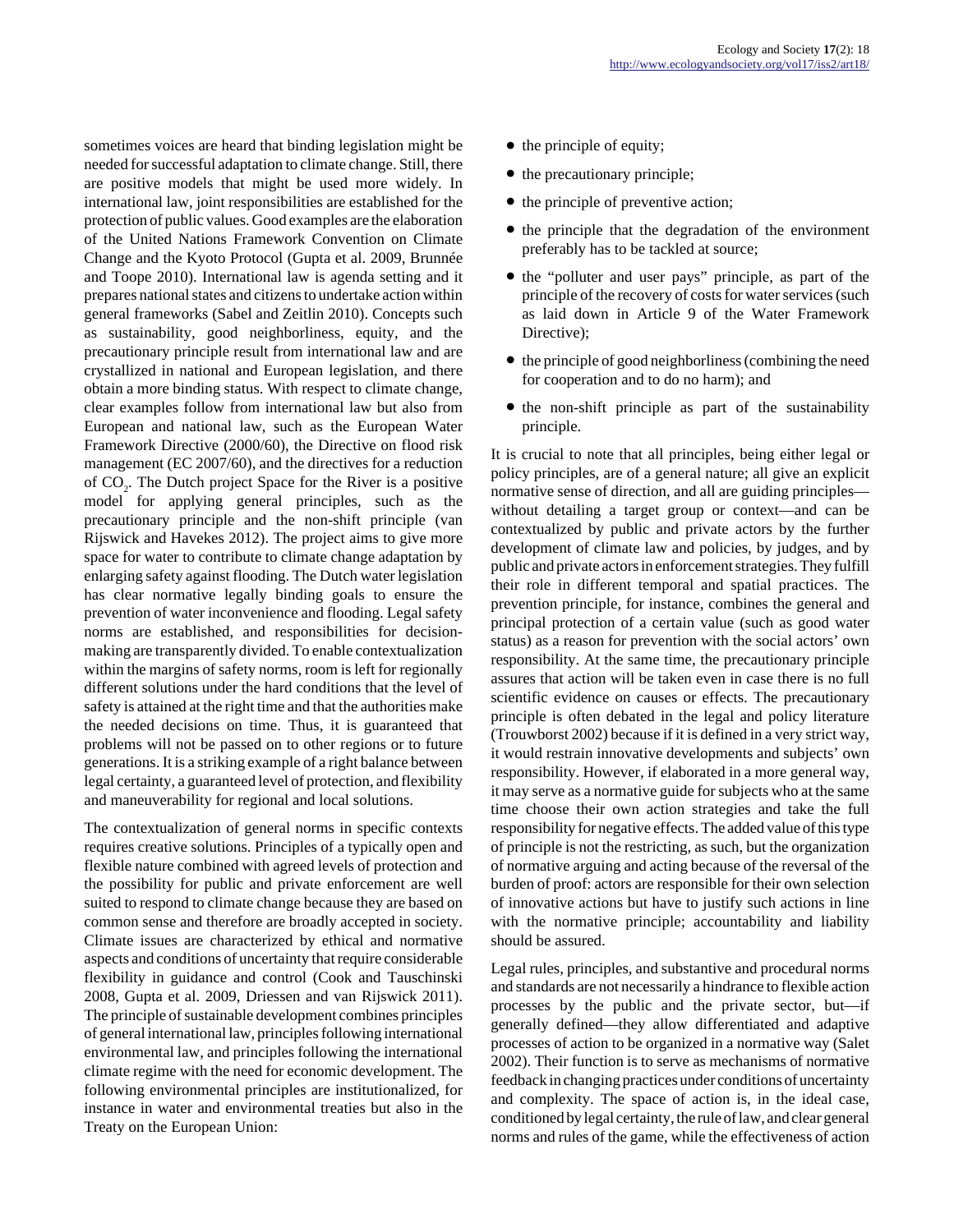should be monitored, if necessary enforced, and compared with best practices (Ebbeson 2010, Sabel and Zeitlin 2010). The general normative rules can be crystallized in quantitative norms and standards defining the needed and offered levels of safety, water inconvenience, air quality, and water quality without overtaking the autonomous role of the purposive actors (van Rijswick 2008).

## **CONCLUSION**

In dealing with issues of complexity and uncertainty of socialecological systems we tried to match the principals of a legal approach and adaptive governance. We emphasized the need for abstraction to principally guide the direct processes of policy-making and to establish a principal and normative feedback in adaptive practices. It is further argued that this principal approach is not a hindrance to adaptive policies but rather enables a productive recombination of policy-making and legislation by defining both the principal norm which is to be protected and at the same time enables public agencies and citizens to take their responsibilities for action while referring to the defined main value. It is principally contextualized because in different contexts different responses will be given. Via monitoring and learning from best experiences and in the end enforcing rights and protecting values, the process of guidance may pragmatically evolve and improve.

Crucial in our attempt to recombine legislation and policymaking strategies is the role of civic responsibility. Social norms underlie social interaction and they are also needed to underpin the plausibility and effective use of legal norms. Taking this institutional approach to social and legal rules implies that not all legislation practices can serve as a guide for normative practices. In order to make productive use of legal norms, basic requirements of legality are needed (Fuller 1964). Bridging the generic nature of legal norms and the specificity of problems is identified as a major challenge. Interesting models of principal use of legal norms can be found in international, European, and private law. We illustrated seven principles of international law, characterized by their general and guiding nature and simultaneously giving a normative sense of direction in very different local contexts. We also observed notions of adaptive learning from experiences in different contexts and comparing best practices. The innovative potential of legal rules and principal norms is not to be found in the format of hierarchical instruction; the potential is in the combination of principal norms and the learning practices of policy innovation. Thus, environmental law may co-evolve with changing and emergent problems in complex systems, performing via cross-scale adaptations (Garmestani et al. 2009). Although there are no easy solutions, the protection of vulnerable and public values asks for a constant balancing between flexibility and legal certainty.

*Responses to this article can be read online at: [http://www](http://www.ecologyandsociety.org/vol17/iss2/art18/responses/).ecologyandsociety.org/vol17/iss2/art18/ responses/*

### **LITERATURE CITED**

Bardach, E., and R. A. Kagan. 1982. *Going by the book: the problem of regulatory unreasonableness*. Temple University Press, Philadelphia, Pennsylvania, USA.

Brunnée, J., and S. T. Toope. 2010. *Legitimacy and legality in international law: an interactional account*. Cambridge University Press, Cambridge, Massachusetts, USA.

Carpenter, S. R., and W. A. Brock. 2008. Adaptive capacity and traps. *Ecology and Society* 13(2):40. [online] URL: [http:/](http://www.ecologyandsociety.org/vol13/iss2/art40/) [/www.ecologyandsociety.org/vol13/iss2/art40/](http://www.ecologyandsociety.org/vol13/iss2/art40/)

Coglianese, C., and R. A. Kagan. 2007. *Regulation and regulatory processes*. Ashgate, Aldershot, UK.

Cook, R., and E. Tauschinski. 2008. Accommodating human values in the climate regime. *Utrecht Law Review* 3:18–34.

Craig, R. 2009. "Stationary is dead"—long live transformation: five principles for climate change adaptation law. *ExpressO*. [online] URL: [http://works.bepress.com/robin](http://works.bepress.com/robin_craig/4/) [\\_craig/4/](http://works.bepress.com/robin_craig/4/)

Driessen, P. P. J., and H. F. M. W. van Rijswick. 2011. Normative aspects of climate adaptation policy. *Climate Law*  $2(4):1-23.$ 

Ebbesson, J. 2010. The rule of law in the governance of complex socio-ecological changes. *Global Environmental Change* 20:414–422. [http://dx.doi.org/10.1016/j.gloenvcha.2](http://dx.doi.org/10.1016/j.gloenvcha.2009.10.009) [009.10.009](http://dx.doi.org/10.1016/j.gloenvcha.2009.10.009)

Faure, M., and M. Peeters. 2010. *Climate change liability*. Proceedings Ius Commune Congres Maastricht 2009. Edward Elgar Publishers, Cheltenham/Northampton, UK.

Folke, C., T. Hahn, P. Olsson, and J. Norberg. 2005. Adaptive governance of social-ecological systems. *Annual Review of Environment and Resources* 30:441–473. [http://dx.doi.org/10](http://dx.doi.org/10.1146/annurev.energy.30.050504.144511) [.1146/annurev.energy.30.050504.144511](http://dx.doi.org/10.1146/annurev.energy.30.050504.144511) 

Fuller, L. L. 1964. *The morality of law*. Yale University Press, New Haven, Connecticut, USA.

Garmestani, A. S., C. R. Allen, and H. Cabezas. 2009. Panarchy, adaptive management and governance: policy options for building resilience. *Nebraska Law Review* 87:1036–1054.

Gunderson, L. H., C. R. Allen, and C. S. Holling. 2009. *Foundations of ecological resilience*. Island Press, Washington, D.C., USA.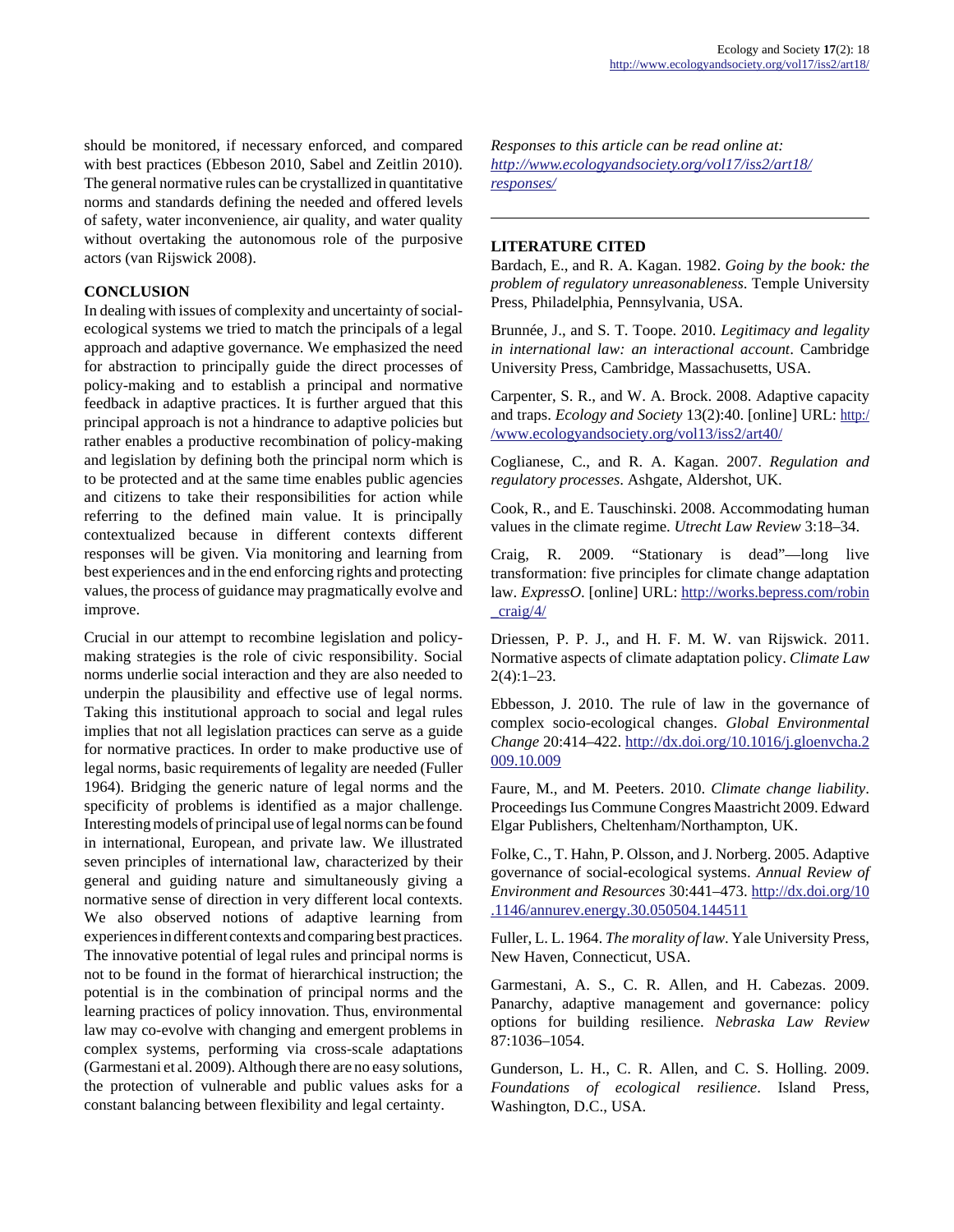Gunderson, L. H., S. R. Carpenter, C. Folke, P. Olsson, and G. Peterson. 2006. Water RATs (resilience, adaptability, and transformability) in lake and wetland social-ecological systems. *Ecology and Society* 11(1):16. [online] URL: [http://](http://www.ecologyandsociety.org/vol11/iss1/art16/) [www.ecologyandsociety.org/vol11/iss1/art16/](http://www.ecologyandsociety.org/vol11/iss1/art16/)

Gunderson, L. H., and S. S. Light. 2006. Adaptive management and adaptive governance in the Everglades ecosystem. *Policy Sciences* 39:323–334. [http://dx.doi.org/10.](http://dx.doi.org/10.1007/s11077-006-9027-2) [1007/s11077-006-9027-2](http://dx.doi.org/10.1007/s11077-006-9027-2)

Gupta, J., A. de Gier, and M. van Rijswick. 2009. *State of the art on the legal and policy literature on adaptation to climate change*. Kennis voor Klimaat KfC001/09, Utrecht, The Netherlands.

Hayek, F. A. 1973. *Law, legislation and liberty: a new statement of the liberal principles of justice and political economy, Vol. 1 Rules and Order*. Routledge and Kegan Paul, London, UK.

Hayek, F. A. 1976. *Law, legislation and liberty: a new statement of the liberal principles of justice and political economy, Vol. 2 The mirage of social justice*. Routledge and Kegan Paul, London, UK.

Hayek, F. A. 1979. *Law, legislation and liberty: a new statement of the liberal principles of justice and political economy, Vol. 3 The political order of a free people*. Routledge and Kegan Paul, London, UK.

Janssen, M. A. 2007. An update on the scholarly networks on resilience, vulnerability, and adaptation within the human dimensions of global environmental change. *Ecology and Society* 12(2):9. [online] URL: [http://www.ecologyandsociety.](http://www.ecologyandsociety.org/vol12/iss2/art9/) [org/vol12/iss2/art9/](http://www.ecologyandsociety.org/vol12/iss2/art9/)

Kagan, R. A. 2001. On responsive law. Pages 85–88 *in* R. A. Kagan, M. Krygier, and K. Winston. *Legality and community: on the intellectual legacy of Philip Selznick*. Institute of Governmental Studies Press/Rowman & Littlefield, Berkeley, California, USA.

Keessen, A. M., J. J. H. van Kempen, H. F. M. W. van Rijswick, J. Robbe, and C. W. Backes. 2010. European river basin districts: are they swimming in the same implementation pool? *Journal of Environmental Law* 22(2):197–222. [http://dx.doi.o](http://dx.doi.org/http://dx.doi.org/10.1093/jel/eqq003) [rg/http://dx.doi.org/10.1093/jel/eqq003](http://dx.doi.org/http://dx.doi.org/10.1093/jel/eqq003)

Langridge, R., J. Christian-Smith, and K. A. Lohse. 2006. Access and resilience: analyzing the construction of social resilience to the threat of water scarcity. *Ecology and Society* 11(2):18. [online] URL: [http://www.ecologyandsociety.org/vol11/](http://www.ecologyandsociety.org/vol11/iss2/art18/) [iss2/art18/](http://www.ecologyandsociety.org/vol11/iss2/art18/)

Lebel, L., J. M. Anderies, B. Campbell, C. Folke, S. Hatfield-Dodds, T. P. Hughes, and J. Wilson. 2006. Governance and the capacity to manage resilience in regional social-ecological systems. *Ecology and Society* 11(1):19. [online] URL: [http://](http://www.ecologyandsociety.org/vol11/iss1/art19/) [www.ecologyandsociety.org/vol11/iss1/art19/](http://www.ecologyandsociety.org/vol11/iss1/art19/)

Majone, D. 1994. The rise of the regulatory state in Europe. *West European Politics* 17(3):77–101. [http://dx.doi.org/10.10](http://dx.doi.org/10.1080/01402389408425031) [80/01402389408425031](http://dx.doi.org/10.1080/01402389408425031)

March, J. G., and J. P. Olsen. 1989. *Rediscovering institutions*. The Free Press, New York, New York, USA.

Nonet, P., and P. Selznick. 1978. *Law and society in transition*. Harper & Row, New York, New York, USA.

Olsson, P., C. Folke, and F. Berkes. 2004. Adaptive comanagement for building resilience in social-ecological systems. *Environmental Management* 34(1):75–90. [http://dx.](http://dx.doi.org/10.1007/s00267-003-0101-7) [doi.org/10.1007/s00267-003-0101-7](http://dx.doi.org/10.1007/s00267-003-0101-7)

Olsson, P., L. H. Gunderson, S. R. Carpenter, P. Ryan, L. Lebel, C. Folke, and C. S. Holling. 2006. Shooting the rapids: navigating transitions to adaptive governance of socialecological systems. *Ecology and Society* 11(1):18. [online] URL:<http://www.ecologyandsociety.org/vol11/iss1/art18/>

Ostrom, E. 1986. A method of institutional analysis. Pages 459–475 *in* F. X. Kaufman, D. Majone, and V. Ostrom, editors. *Guidance, control, and evaluation in the public sector*. Walter de Gruyter, New York, New York, USA.

Raadgever, G. T., E. Mostert, N. Kranz, E. Interwies, and J. G. Timmerman. 2008. Assessing management regimes in trans-boundary river basins: do they support adaptive management? *Ecology and Society* 13(1):14. [online] URL: <http://www.ecologyandsociety.org/vol13/iss1/art14/>

Sabel, C., and J. Zeitlin. 2010. *Experimentalist governance in the European Union: towards a new architecture*. Oxford University Press, Oxford, UK.

Salet, W. G. M. 2002. Evolving institutions: an international exploration into planning and law. *Journal of Planning Education and Research* 22:26–35. [http://dx.doi.org/10.1177](http://dx.doi.org/10.1177/0739456X0202200103) [/0739456X0202200103](http://dx.doi.org/10.1177/0739456X0202200103)

Schueler, B. J. 2010. Governmental liability: an incentive for appropriate adaptation? Chapter 11 *in* M. Faure and M. Peeters. *Climate change liability*. Proceedings Ius Commune Congres Maastricht 2009. Edward Elgar Publishers, Cheltenham/Northampton, UK.

Trouwborst, A. 2002. *Evolution and status and the precautionary principle in international law*. International Environmental Law and Policy Series, nr. 62, Kluwer Law International, Dordrecht, The Netherlands.

van Rijswick, H. F. M. W. 2008. *Moving water and the law: on the distribution of water rights and water duties within river basins in European and Dutch water law*. Europa Law Publishing, Groningen, The Netherlands.